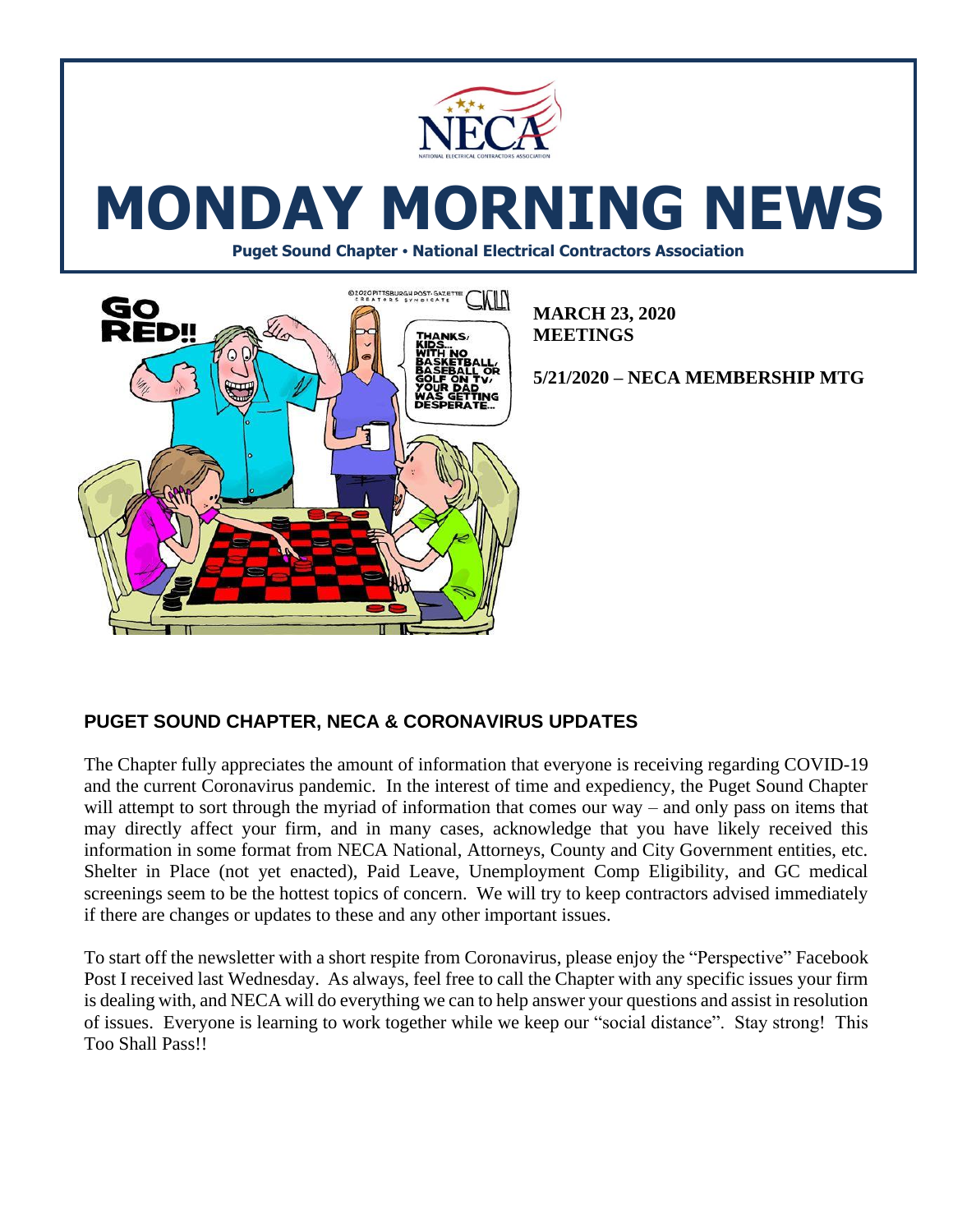# **PERSPECTIVE OF A TEACHER**

Shared by a teacher, with school closed, volunteering back at school for the PTA:

Confession time. I have not been ok. I mean, yes, I have been a functioning adult who has remembered to put on deodorant. I have not been sick. And I am not out of toilet paper yet. The changes of the last week have done a number on me. But today, I got a chance to do what makes me whole. I got to connect. I got to serve. I got to see that the world outside my home is still turning. Sounds dramatic I'm sure. But here's the thing - connecting and serving is actually what teachers (and all of the people connected to a school) do. The "teaching" part - the part with the curriculum and grading and all of that - doesn't come close to what we really do. So, while we are willingly retreating to our homes to flatten the curve, we have suddenly lost what makes us tick day in and day out. Even when we are at our wit's ends with our students, its usually because we aren't connecting or feeling like we are serving them well. Today I found myself remembering who I am, and that overall, we are capable of many great things. While the worst is likely yet to come, today I am ok.

Genevieve Wheaton

# **FAMILIES FIRST CORONAVIRUS RESPONSE ACT**

There are two main provisions of the act, **which goes into effect on April 2, 2020.**

**Emergency Paid Family Medical Leave** and **Emergency Paid Sick Leave** both have certain requirements and eligibility criteria. NECA will sort out all of the nuances of this new law and advise contractors prior to its implementation. For now, just be aware that firms may be required to provide benefits for workers that are unable to work due to some disruption caused by the Coronavirus Pandemic. Currently, firms in excess of 500 employees are exempt from this Act. Firms with less than 50 employees and others with less than 25 employees may not be subject to all of the provisions of the Act.

NECA will provide updates as they become confirmed and prior to going into effect.

## **UNEMPLOYMENT COMPENSATION**

Most employees who are temporarily not working due to jobsite disruptions caused by the Coronavirus Pandemic are likely eligible for Unemployment Compensation. Firms are not obligated to layoff workers that are not working due to worksite shutdowns or manpower restrictions imposed by the owner or General Contractor. Many individuals are eligible for Standby status during this period, which will allow them to receive benefits. Contractors are encouraged to contact NECA to discuss your specific situation, to determine the least disruptive steps in obtaining Unemployment Compensation benefits for employees.

## **TAKE ADVANTAGE OF FREE WEBINARS & ONLINE TRAINING THROUGH NECA**

With temporary adjustments to our work schedule and working conditions, this is the perfect time for everyone to undergo personal development with online training. NECA offers a wide range of on-demand, online training classes on topics ranging from business writing, Microsoft Office, and Project Management. NECA is offering more than 100 online training courses to all employees of NECA members for FREE. Click [here](https://www.necanet.org/about-us/news/news-release-archive/news/2020/03/18/neca-education-take-advantage-of-free-webinars-online-training) to access the full list of courses provided. Be sure to use the coupon code, **NECA2020** when checking out. You will also need your NECA user ID and password to login and register.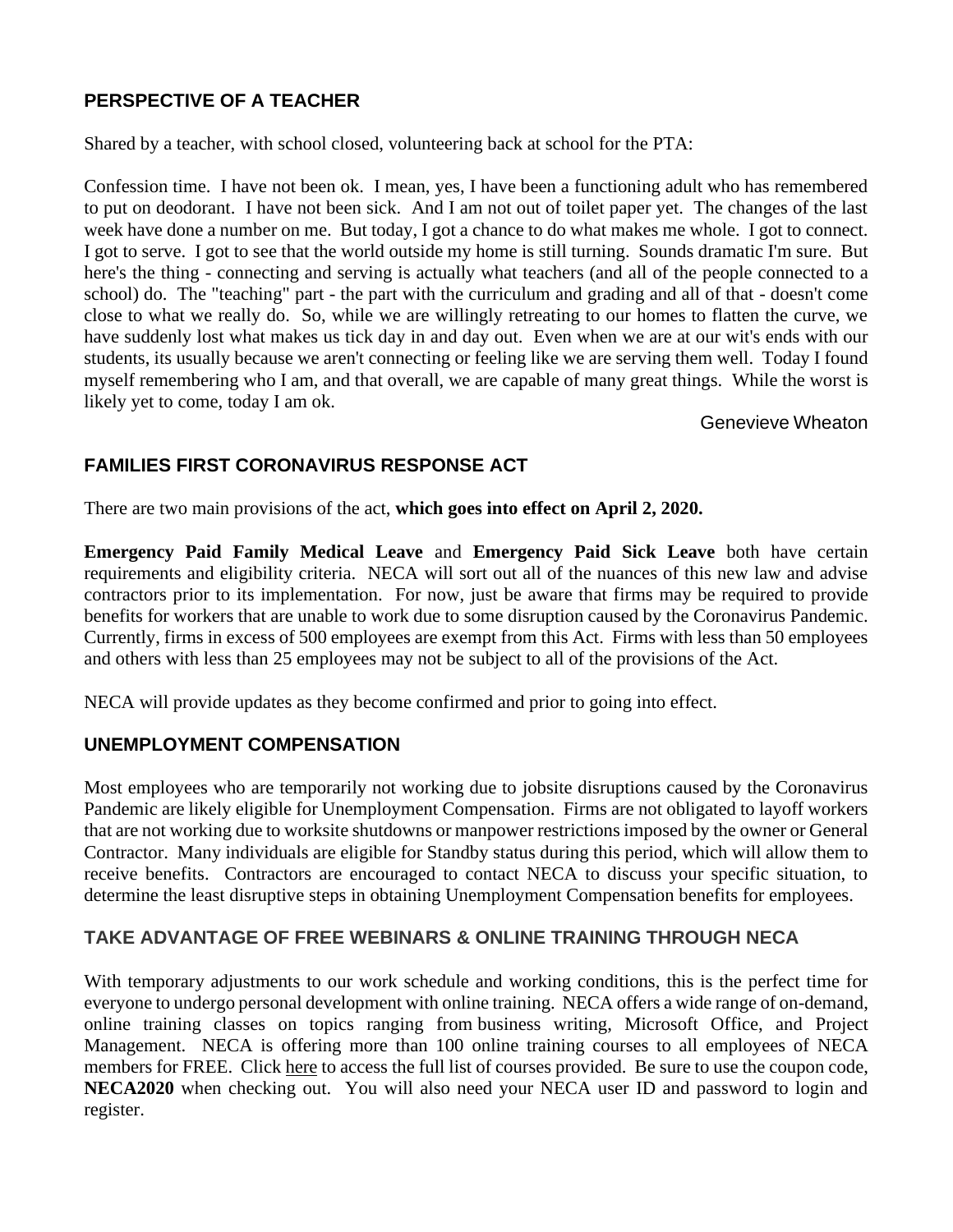### **NEW NECA WEBINAR - SAFETY UPDATE ON COVID-19**

NECA National will be hosting a webinar on Tuesday, March 24 at 11:00 AM (Pacific) to provide updated information about COVID-19. The webinar will include the latest from OSHA, CDC, World Health Organization (WHO) information and provide you with new NECA developed resources. Click [here](https://apps.necanet.org/login.cfm?ReturnURL=http://www.necanet.org/utility/log-in&externalReturnUrl=https://courses.necanet.org/login?redirect=https%3A%2F%2Fcourses.necanet.org%2Fcourse%2Fsession%2Fdetails%2F589) to register for the webinar on the NECA National Website. You will need your NECA National user ID and password to login.

### **ON THIS DAY IN HISTORY 1806– LEWIS AND CLARK DEPART FORT CLATSOP**

After passing a wet and tedious winter near the Pacific Coast, [Lewis and Clark](https://www.history.com/topics/lewis-and-clark) happily leave behind Fort Clatsop and head east for home. The Corps of Discovery arrived at the Pacific the previous November, having made a difficult crossing over the rugged Rocky Mountains. Their winter stay on the south side of the Columbia River – dubbed Fort Clatsop in honor of the local Indians – had been plagued by rainy weather, thieving Indians, and a scarcity of fresh meat. No one in the Corps of Discovery regretted leaving Fort Clatsop behind. In the days before their departure, Captains Lewis and Clark prepared for the final stage of their journey. Lewis recognized the possibility that some disaster might still prevent them from making it back east and he prudently left a list of the names of all the expedition's men with Chief Coboway of the Clatsops. Lewis asked the chief to give the list to the crew of the next trading vessel that arrived so the world would learn that the expedition did reach the Pacific. The previous few days had been stormy, but on March 22<sup>nd</sup>, the rain began to ease. The captains agreed to depart the next day, and they made a parting gift of Fort Clatsop and its furniture to Chief Coboway. At 1 p.m. on this day in 1806, the Corps of Discovery expedition set off up the Columbia River in canoes. After nearly a year in the wilderness, they had severely depleted the sizeable cache of supplies with which the expedition had begun – they set off on their return trip with only canisters of gunpowder, some tools, a small cache of dried fish and roots, and their rifles. The expedition had expended almost all of its supplies. Ahead loomed the high, rugged slopes of the Rocky Mountains that had proved so difficult to cross in the other direction the previous year. This time, however, Lewis and Clark had the advantage of knowing the route they would take. Still, they knew the passage would be difficult, and they were anxious to find the Nez Perce Indians, whose help they would need to cross the mountains. The months to come would witness some of the most dangerous moments of the journey, including Lewis' violent confrontation with Blackfeet Indians near the Marias River of [Montana](https://www.history.com/topics/us-states/montana) in July. Nonetheless, seven months later to the day, on September 23, 1806, the Corps of Discovery arrived at the docks of St. Louis, where their long journey had begun nearly two and a half years before.